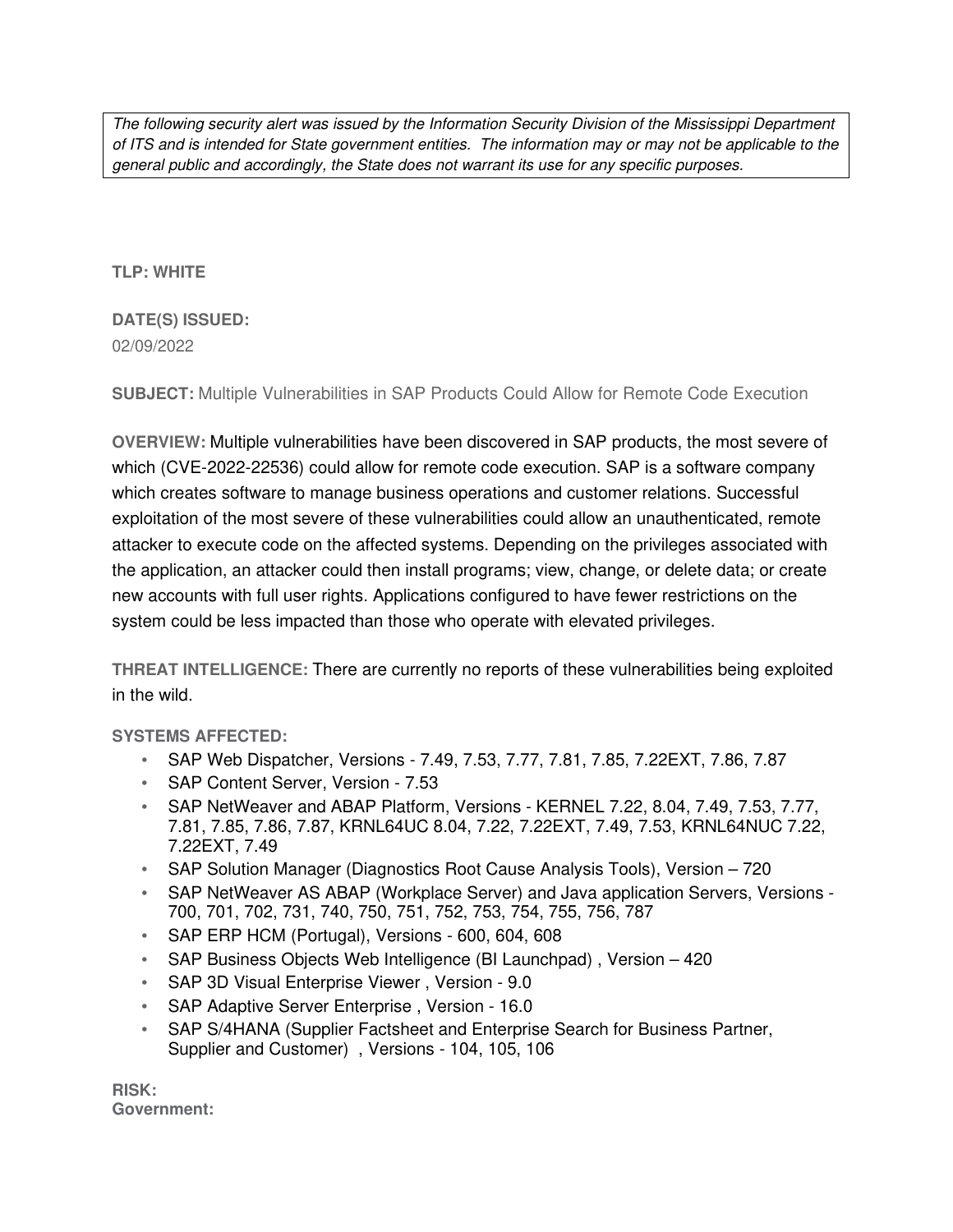- Large and medium government entities: **High**
- Small government entities: **Medium**

#### **Businesses:**

- Large and medium business entities: **High**
- Small business entities: **Medium**

#### **Home users: Low**

#### **TECHNICAL SUMMARY:**

# Multiple vulnerabilities have been discovered in SAP products, the most severe of which could allow for remote code execution. Details of these vulnerabilities are as follows:

- Request smuggling and request concatenation in SAP NetWeaver, SAP Content Server and SAP Web Dispatcher which could allow for remote code execution. (CVE-2022- 22536)
- HTTP request smuggling vulnerability which could allow for remote code execution. (CVE-2022-22532)
- A memory leak in memory pipe management that could lead to denial of service. (CVE-2022-22533)
- SQL Injection vulnerability in SAP NetWeaver AS ABAP (Workplace Server). (CVE-2022-22540)
- Cross-Site Scripting (XSS) vulnerability in SAP NetWeaver. (CVE-2022-22534)
- Missing Authorization check in SAP ERP HCM. (CVE-2022-22535)
- XSS vulnerability in SAP Business Objects Web Intelligence (BI Launchpad). (CVE-2022-22546)
- Improper Input Validation in SAP 3D Visual Enterprise Viewer. (CVE-2022-22537, CVE-2022-22539, CVE-2022-22538)
- Information Disclosure in SAP Adaptive Server Enterprise. (CVE-2022-22528)
- Information Disclosure vulnerability in SAP S/4HANA (Supplier Factsheet and Enterprise Search for Business Partner, Supplier and Customer). (CVE-2022-22542)
- Denial of service (DOS) in SAP NetWeaver Application Server for ABAP (Kernel) and ABAP Platform (Kernel). (CVE-2022-22543)

Successful exploitation of the most severe of these vulnerabilities could allow an authenticated, remote attacker to execute code on the affected systems. Depending on the privileges associated with the application, an attacker could then install programs; view, change, or delete data; or create new accounts with full user rights. Applications configured to have fewer restrictions on the system could be less impacted than those who operate with elevated privileges.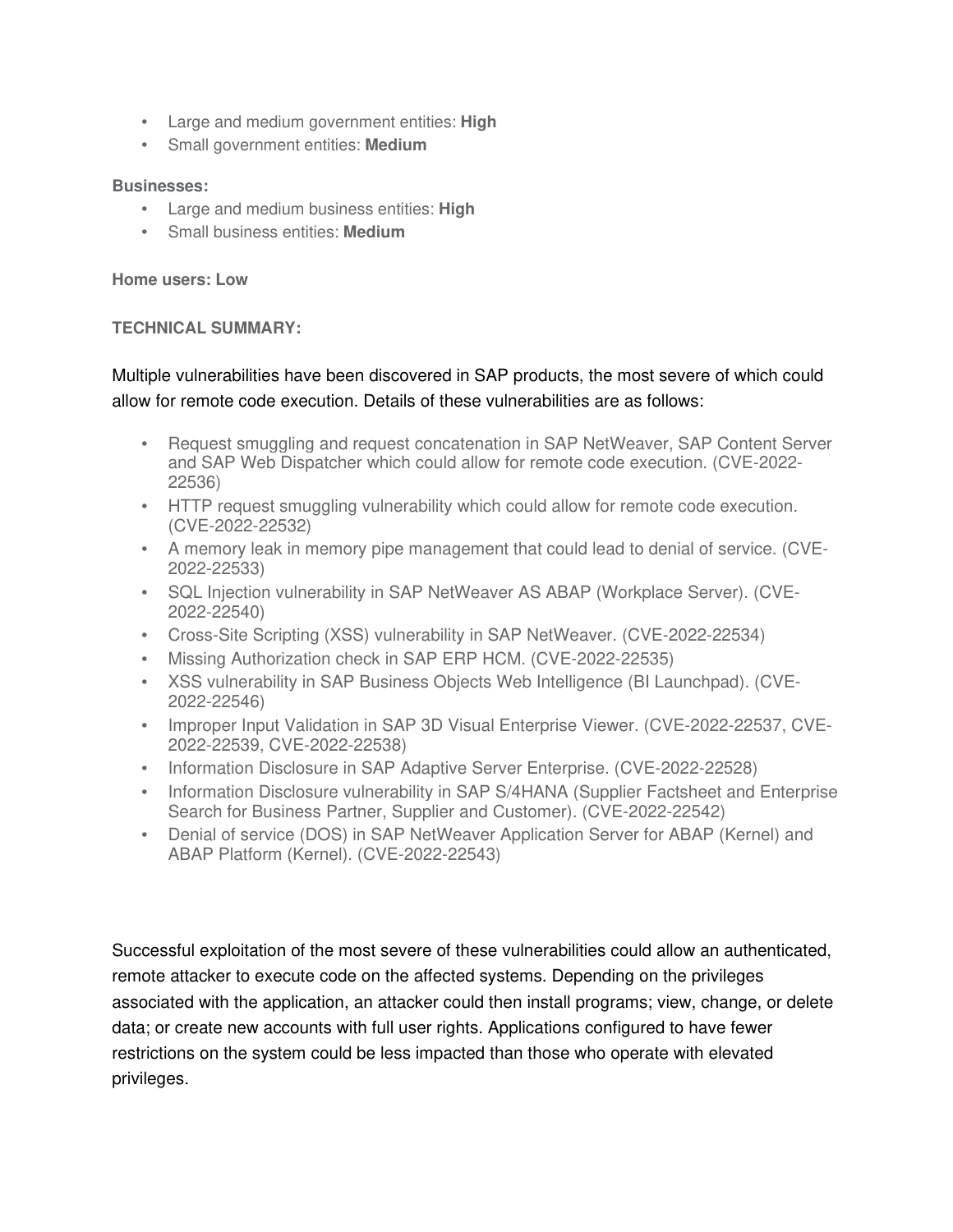#### **RECOMMENDATIONS:**

\*

The following actions should be taken:

- Apply appropriate updates provided by SAP to vulnerable systems, immediately after appropriate testing.
- Consider using the following tool created by Onapsis to scan your systems to see if they are vulnerable to CVE-2022-22536.
	- https://learn.cisecurity.org/e/799323/Onapsis-onapsis-icmadscanner/qsj4h/258781276?h=dfh2aXkHM6SOfDYe3DZkqGdXNqVIipN2AjISvFF3kA
- Run all software as a non-privileged user (one without administrative privileges) to diminish the effects of a successful attack.
- Remind users not to visit un-trusted websites or follow links provided by unknown or untrusted sources.
- Inform and educate users regarding threats posed by hypertext links contained in emails or attachments, especially from un-trusted sources.

Apply the Principle of Least Privilege to all systems and services.

**REFERENCES:**

### **SAP:**

https://wiki.scn.sap.com/wiki/display/PSR/SAP+Security+Patch+Day+-+February+2022

**Onapsis:**https://onapsis.com/icmad-sap-cybersecurity-vulnerabilities?utm\_campaign=2022-Q1 global-ICM-campaign-page&utm\_medium=website&utm\_source=thirdparty&utm\_content=CISA-alerthttps://github.com/Onapsis/onapsis\_icmad\_scanner

**Tenable:**https://www.tenable.com/blog/cve-2022-22536-sap-patches-internet-communicationmanager-advanced-desync-icmad

**CVE:**https://cve.mitre.org/cgi-bin/cvename.cgi?name=CVE-2022-22528 https://cve.mitre.org/cgi-bin/cvename.cgi?name=CVE-2022-22532 https://cve.mitre.org/cgi-bin/cvename.cgi?name=CVE-2022-22534https://cve.mitre.org/cgibin/cvename.cgi?name=CVE-2022-22535https://cve.mitre.org/cgi-bin/cvename.cgi?name=CVE-